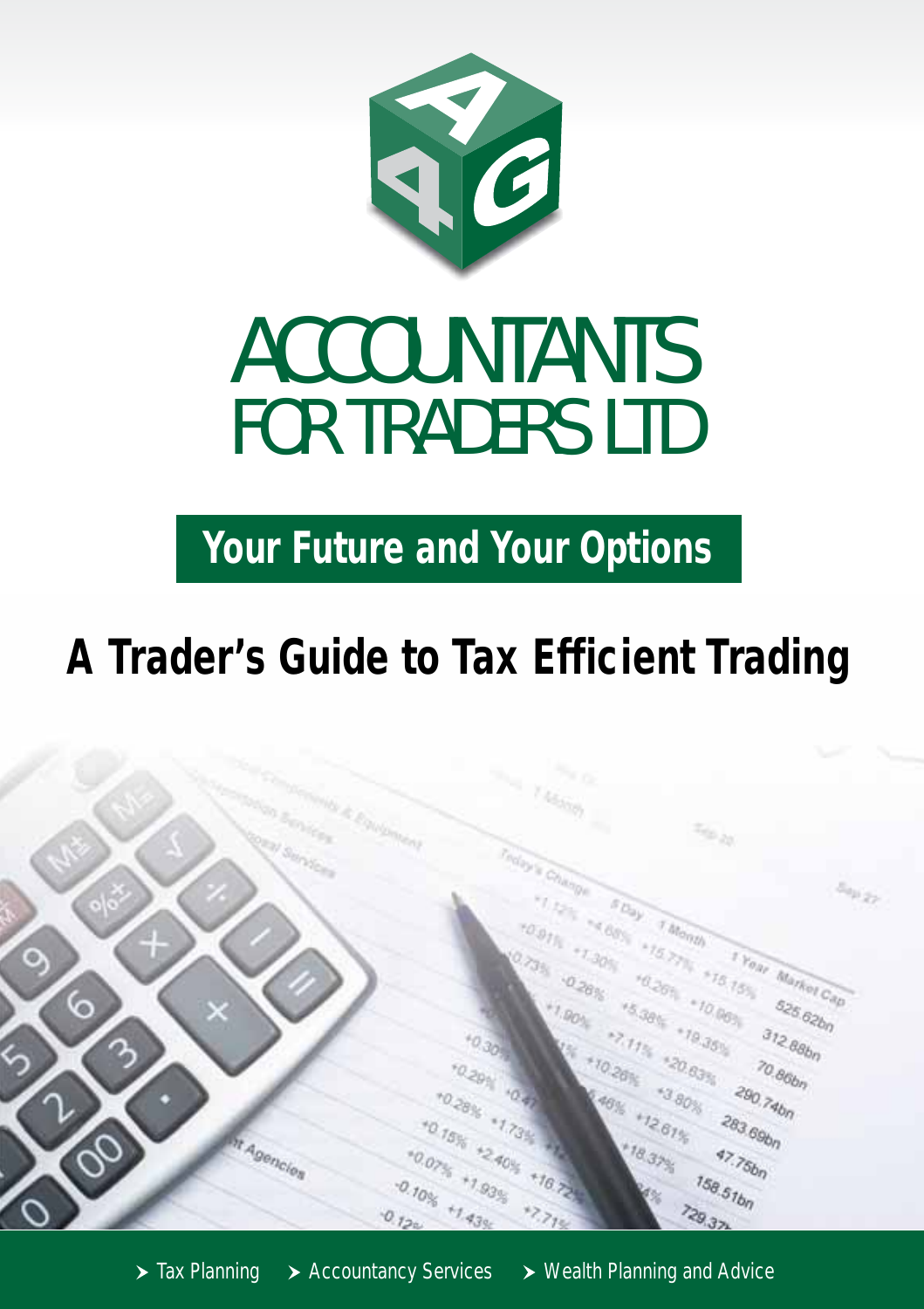

# **ACCOUNTANTS FOR TRADERS LTD**

2nd Floor, 73 Farringdon Road, London EC1M 3JQ

Kings Lodge, London Road, West Kingsdown, Nr Brands Hatch, Kent TN15 6AR **Phone:** 01474 853 856 **Fax:** 01474 852 456

**E-mail:** enquiries@accountantsfortraders.co.uk **Website:** www.accountantsfortraders.co.uk

Find us on Linkedin under 'A4G Accountants for Traders'

Copyright © 2013- Accountants for Traders Ltd.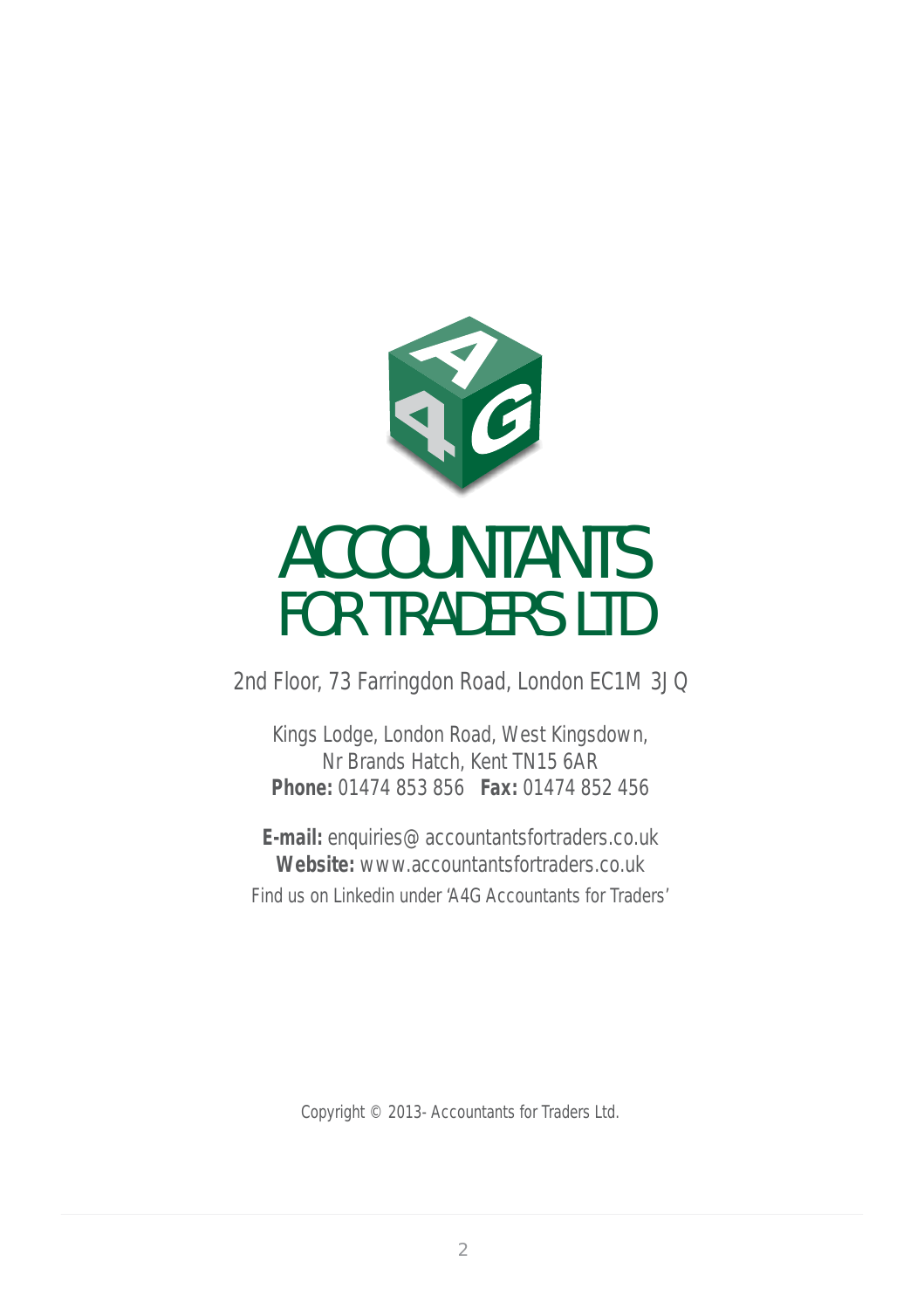### **Contents**

- a. Sole trade/partnership
- b. Limited company
- c. Hybrid Partnerships

- Advantages/Disadvantages Overview  $\bullet$
- Estimated Accountancy/Tax Compliance Costs  $\bullet$
- Current tax rates and thresholds  $\bullet$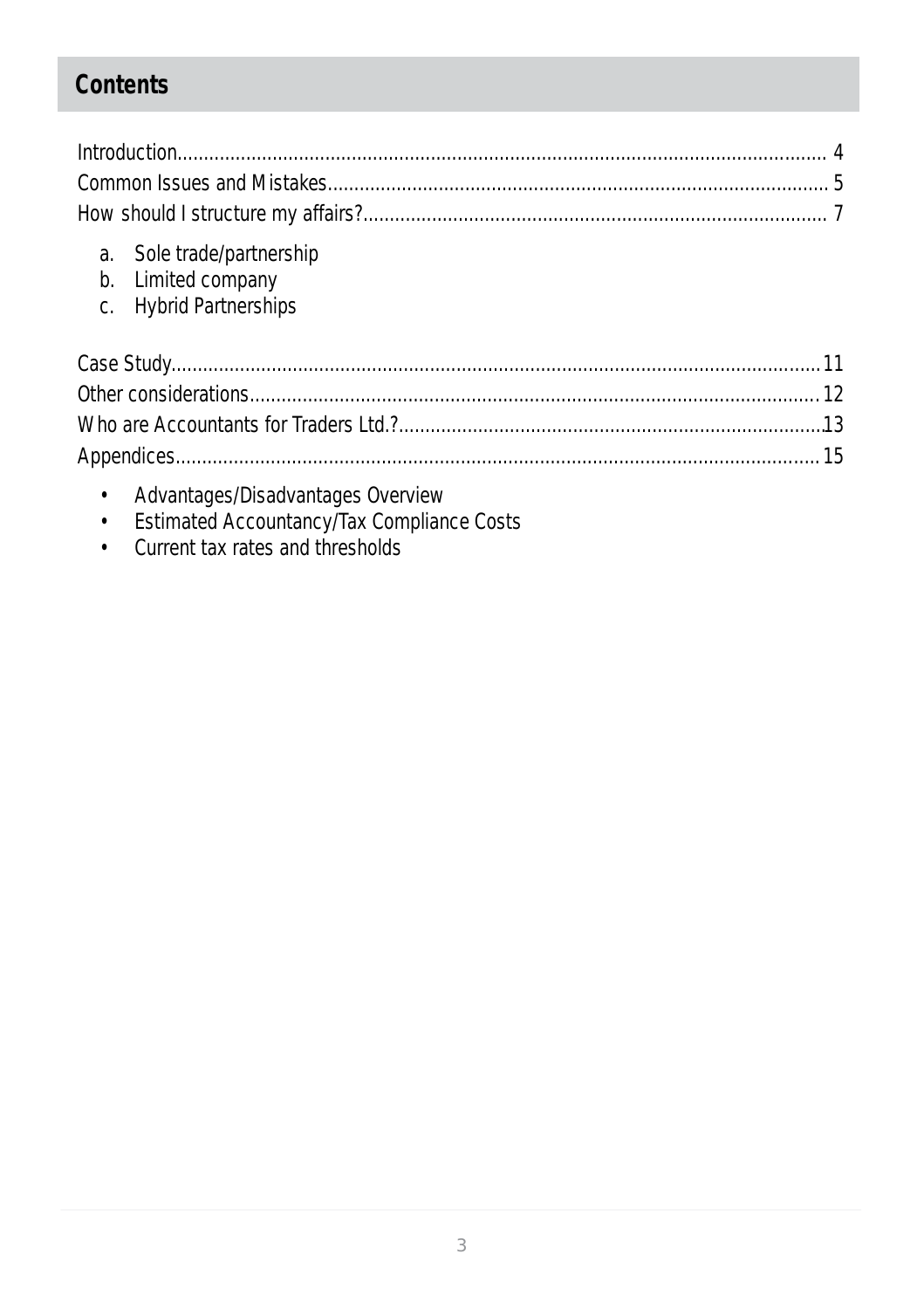## **Introduction**

**One of the most important things that you need to consider when starting out in business is which corporate structure is most appropriate to your circumstances.**

Or, if you have already set up your own business, are you confident that your current structure is the most beneficial one available to you?

There are many conflicting factors involved in such a decision including tax issues, administrative costs and whether you want limited liability if anything goes wrong. In this booklet we have given a brief overview of the relative advantages and disadvantages of each structure.

This booklet is intended to help you make the right decision for your circumstances, and points out a few of the most common issues that we have come across in our work with other traders and brokers just like you.

This guide is no substitute for detailed bespoke advice and should be used for initial guidance purposes only.

### **If you would like to discuss your options in greater detail, please contact us on 01474 853 856 and arrange for a FREE initial consultation.**

It is always recommended that you take appropriate professional advice before making any decisions on the finances of your business. Accountants for Traders Ltd. will not accept any liability on any actions taken or not taken purely on the issues raised in this guide.

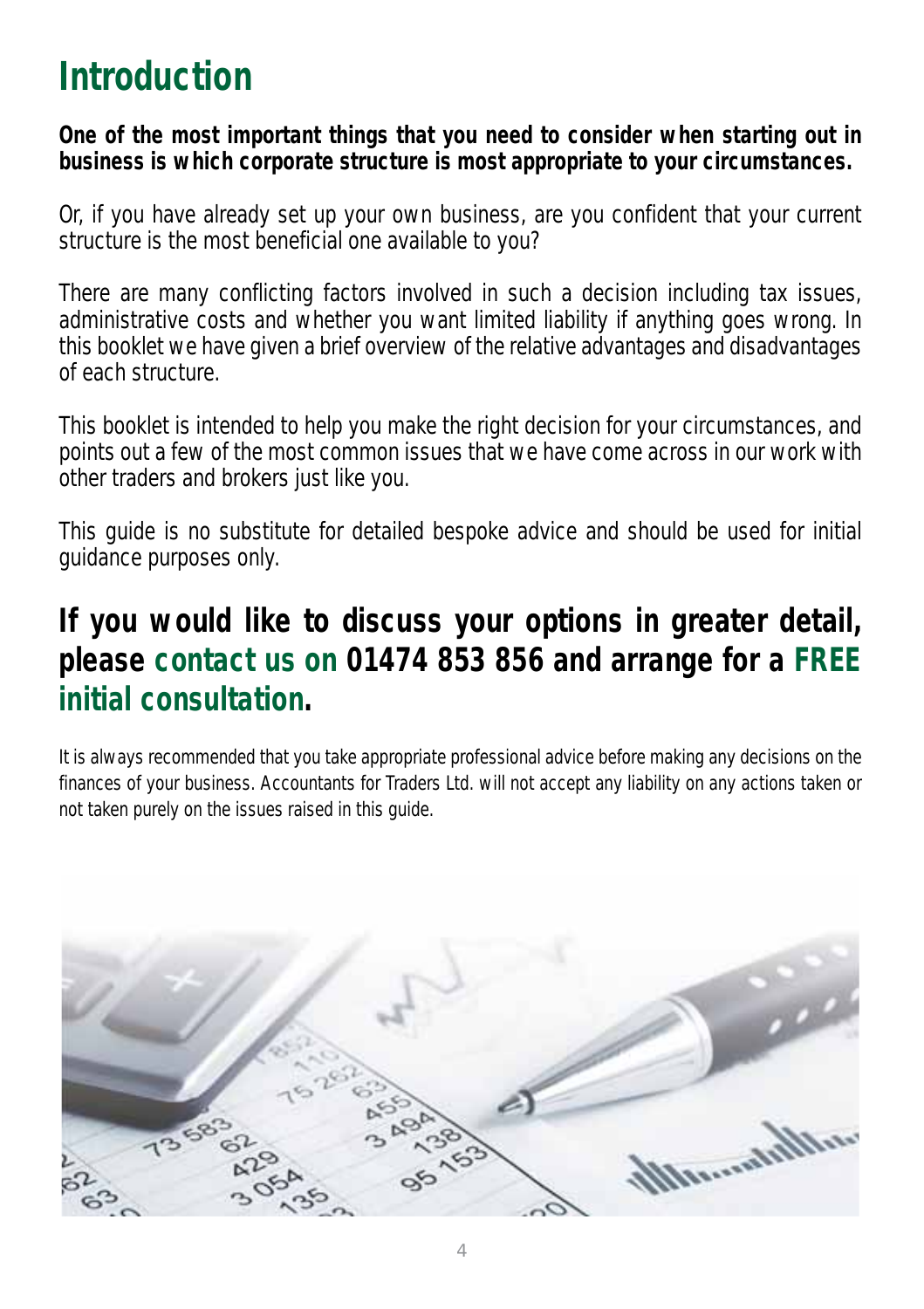### **Common Issues and Mistakes**

**Through our work with traders and brokers over the years, we have identified several issues that regularly raise their head.** 

### **Am I taxed on all profits or just drawings?**

A common misconception we have found with many traders is the belief that you should only be taxed on money that has been drawn out of any of the trading accounts in the year.



Whilst this seems logical, you are actually taxable on all of your profits made during the year whether you have drawn them or left them in your trading account. This is because any monies left in the trading accounts could have been drawn down if you had wanted to and as they would have been available to you, they remain taxable.

HM Revenue and Customs have enquired into tax return where income has been incorrectly declared and high financial penalties have been imposed where tax has been underpaid.

### **Backed and self-funded traders**

As we deal with many traders based at different trading houses and using a variety of trading platforms, we are experienced in understanding your trading statements.

#### **• 'Backed' Traders**

Many backed traders tend to find themselves paid on a monthly basis as a draw against their share of any trading profits made, with the remainder paid out as a lump sum less regularly.

At some arcades, a proportion of the profits are held back as a trading reserve that is used to offset any potential future trading losses that could be incurred. Whilst this trading reserve is not accessible by the trader, it does form part of their taxable profits, so is still subject to tax, and can have a dramatic affect on your cashflow.

By arranging your trading activities in an efficient business structure, you can both improve your cash flow and save tax.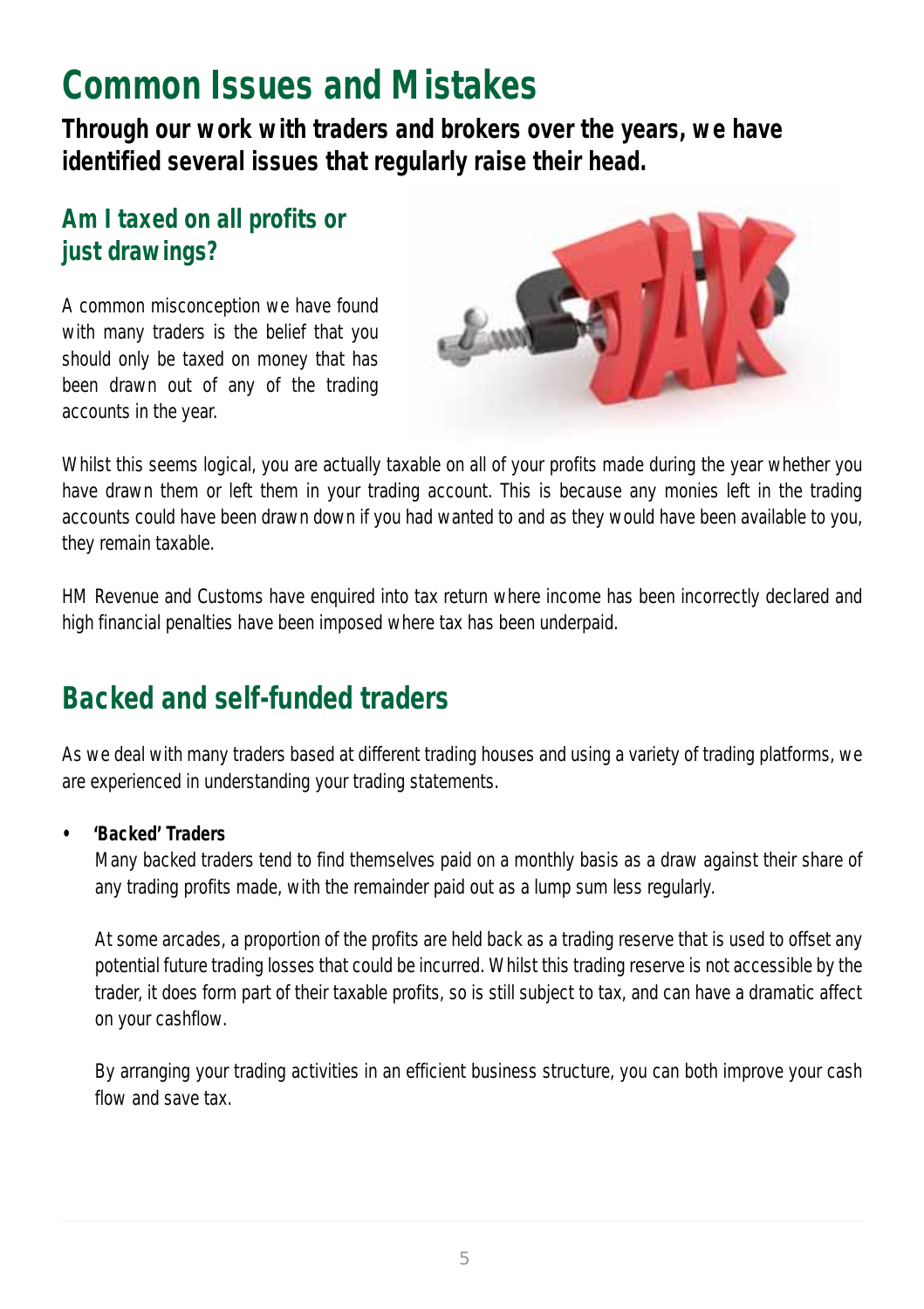#### **• Self-Funded Traders**

Self-financed traders often have more financial risk through using their own capital, but they may also have more flexibility in how they operate.

Trades under this option are financed from profits made on past trades and any capital introduced.

*If you are self-funding, by*<br> *arranging your trading*<br> *activities in the most effice arranging your trading activities in the most efficient business structure, you can not only save tax but also have more funds to trade with in the future.* "



If you are self-funding, by arranging your trading activities in the most efficient business structure, you can not only save tax but also have more funds to trade with in the future.

#### **Open Trades**

In either case, if you should have any open trades at the end of your accounting period, these should be treated as effectively part of your trading account balance with any profits or losses on the open trades being realised (and taxed) in the following period.

#### **Claimable expenses**

As with any other industry, you are able to deduct expenses from taxable profits which are incurred "wholly, exclusively and necessarily" for the purposes of your business.

For traders, these expenses can include travel expenses, accommodation on trips away from home, motor expenses, accountancy/legal fees and telephone calls as well as an annual proportion of any assets used for business purposes such as computers. If there is a personal element to the expenses, relief will be generally restricted to the business proportion.

*As with any other industry, you are able to deduct*<br>expenses from taxable profits which are incurred<br>"wholly exclusively and necessarily" for the *expenses from taxable profits which are incurred "wholly, exclusively and necessarily" for the purposes of your business.* "



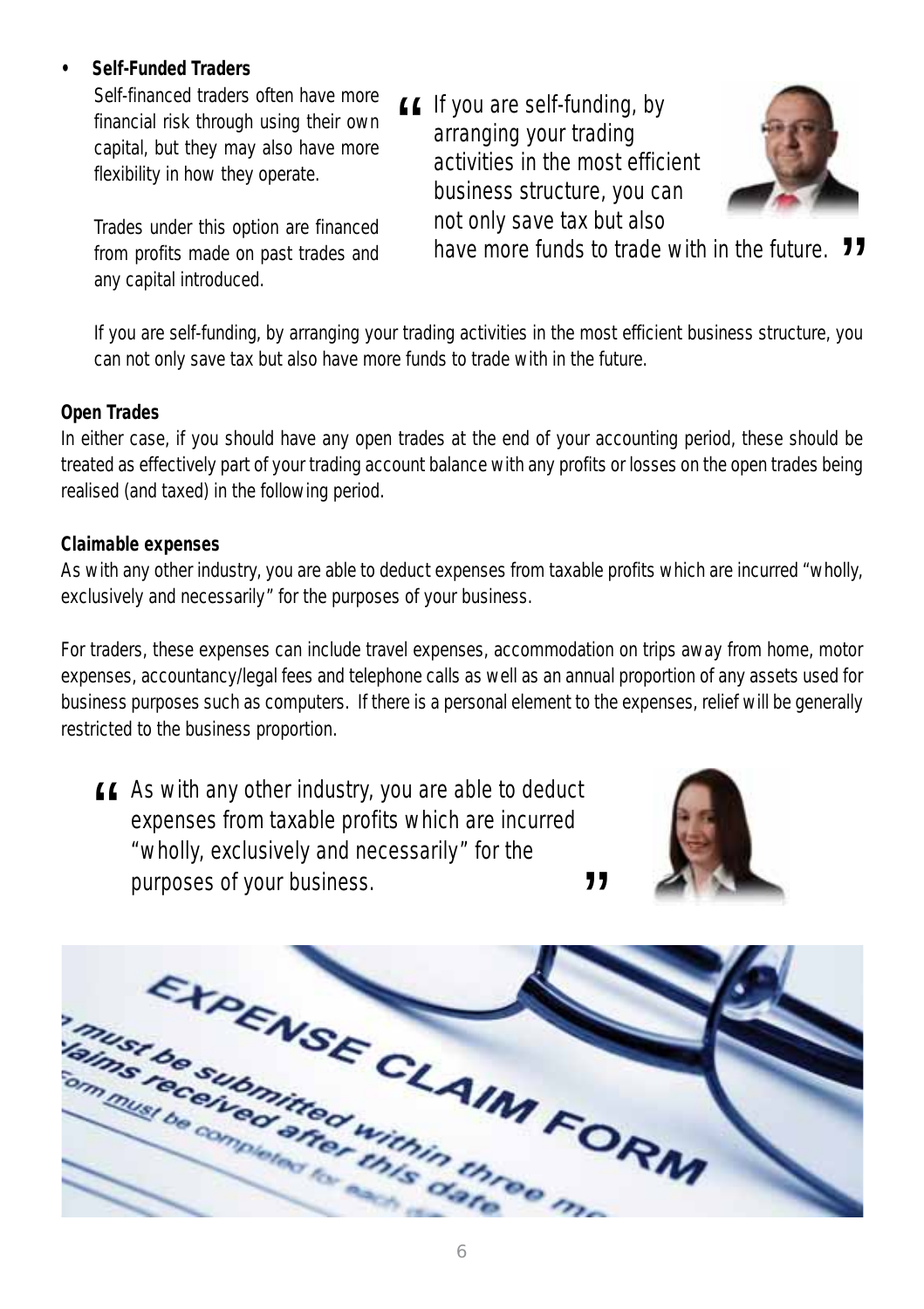# **How should I structure my affairs?**

### **Whilst the calculation of your taxable profits is broadly the same whichever business structure you use for your trading activities, the tax rate can be dramatically different.**

As you will be able to see from the case study later on in this booklet the effect of choosing an inefficient business structure can be very costly.

Some business structures (i.e. Limited Companies, Limited Liability Partnerships) also offer limited liability in the event of the business failing (subject to any personal guarantees), so you can protect personal wealth that would otherwise be at risk from any losses incurred from trading.

**At Accountants for Traders Ltd., we specialise in providing you with the options available to you. Call us on 01474 853 856 to discuss the options available to you.**

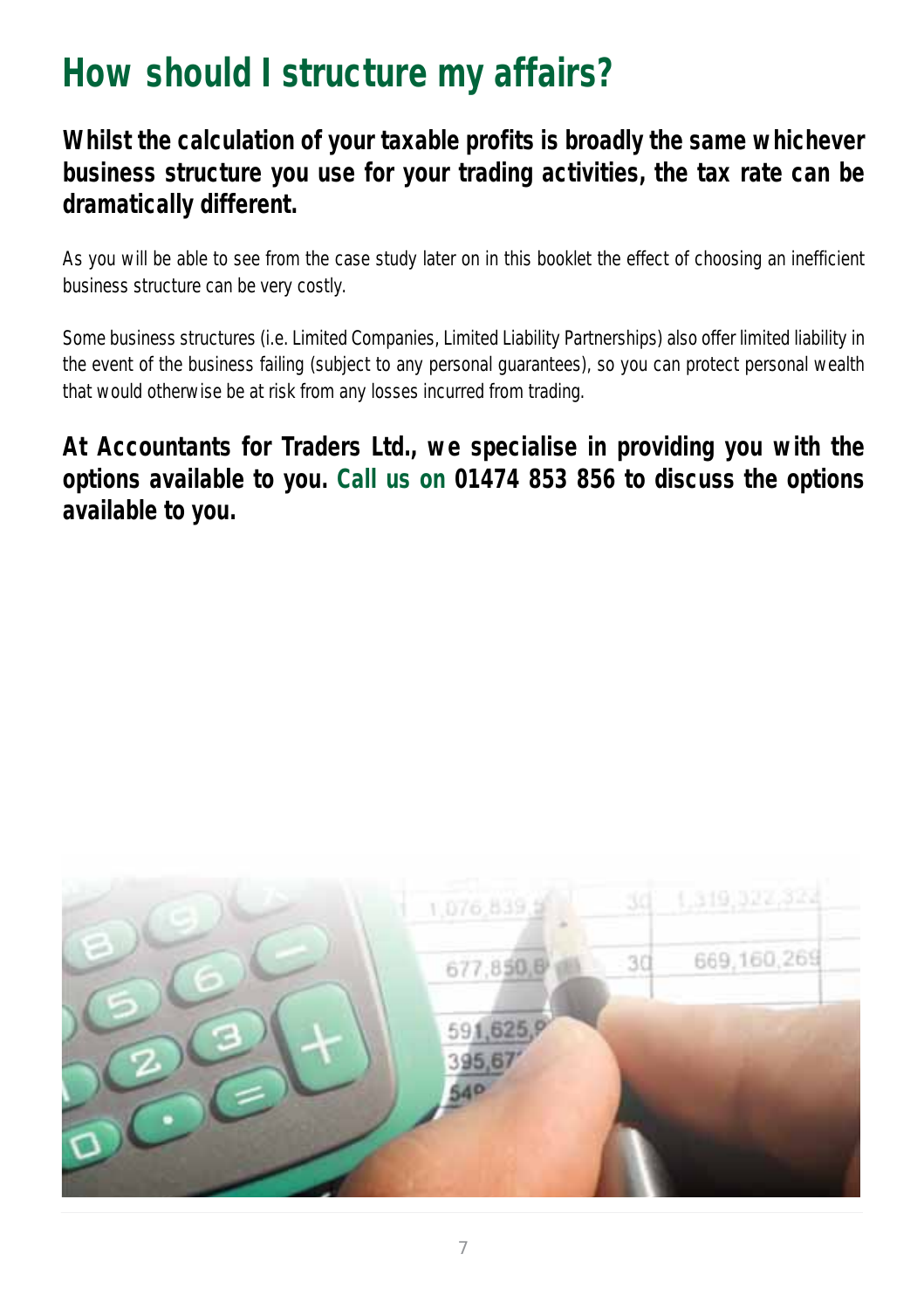# **Sole Trade/Partnership**

**Registration as a self-employed person at HM Revenue & Customs (whether a sole trader or a member of a partnership) is the most straight forward approach.** 

As a self-employed trader/partner all profits are subject to Income Tax and National Insurance (Class 4) through your self-assessment tax return (less any allowable expenses) whether these are drawn from the business or not. Class 2 National Insurance will also be payable, usually by Direct Debit.

*If* In a partnership, taxes<br>are payable by the<br>partners (on their share *are payable by the partners (on their share of the profits) rather than the partnership itself.* "



In a partnership, taxes are payable by the partners (on their share of the profits) rather than the partnership itself.



Tax is payable on the 31st January following the end of the tax year (e.g. tax relating to the tax year ending 5th April 2013 will be payable on 31st January 2014) with payments on account towards the liability for the following tax year payable on 31st January 2014 and 31st July 2014. (For your first year of trading, it can appear that you are paying up to 150% of your tax bill on 31st January!)

If your spouse or partner is involved to some extent in the business or has some degree of financial risk, then it may be possible to involve them as a partner which could allow the use of their personal allowance and basic rate tax band.

Whilst this is the easiest and least expensive way to trade (from an administrative point of view), self-employment can result in the highest tax liabilities and also means that you have unlimited liability on you personally in the event of losses outstripping accumulated reserves.

Therefore, unless you are prepared to take significant personal financial risk and pay the highest rates of tax, it is likely that other business structures would be more appropriate to you.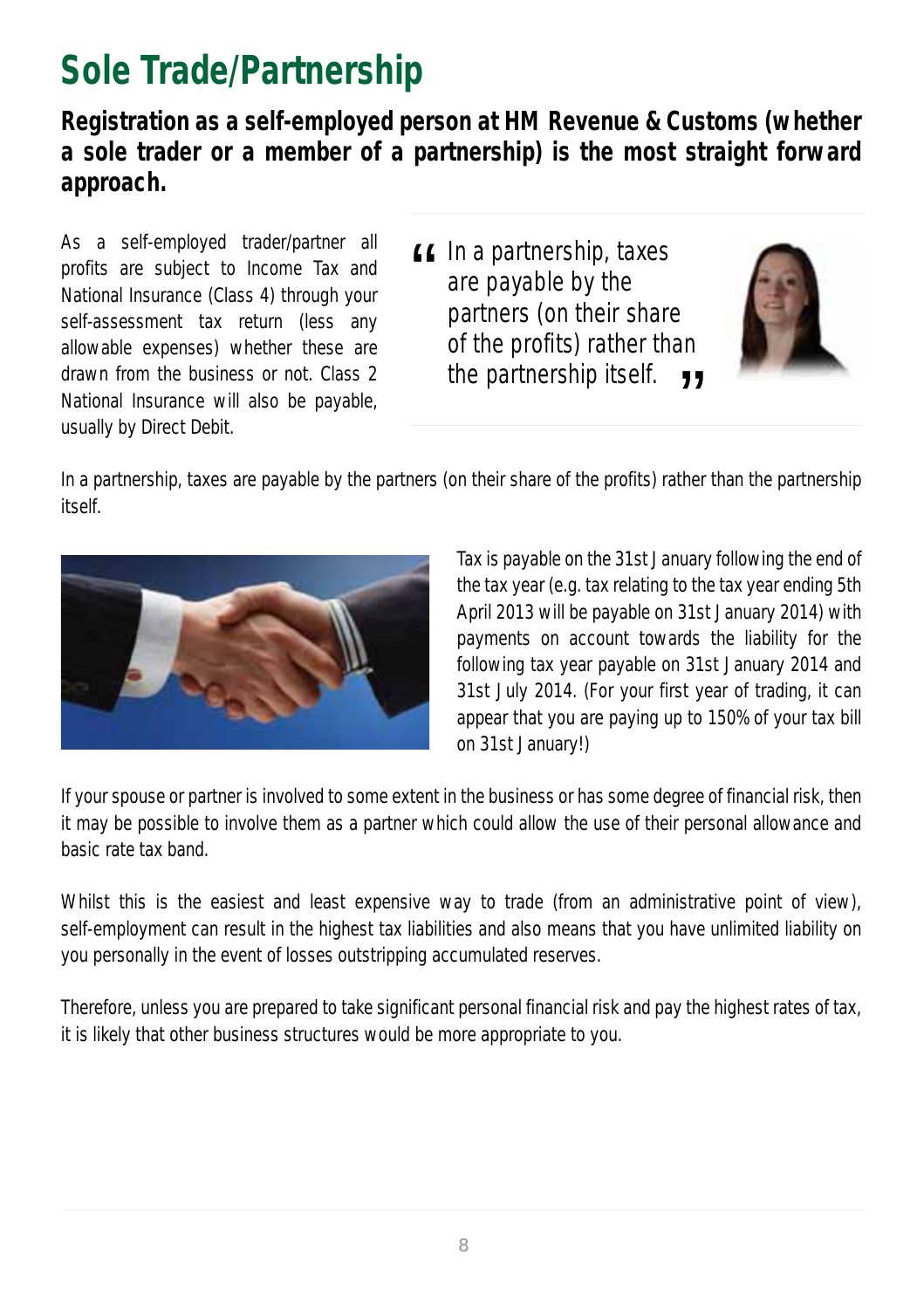# **Limited Company**

**A limited company is a separate legal entity to the owners (shareholders) of the company with the owners enjoying limited liability in the event of business failure. Therefore, the owners would only stand to lose the money and assets invested if the business was to fail.** 

Unlike self-employment options, Limited Companies must be incorporated at Companies House and abbreviated accounts and a return of statutory information must be filed and published annually.

Like a sole trade, a limited company can be run by just one individual who will be both the director and shareholder.

The limited company is assessed on its taxable profits under the Corporation Tax regime. Salaries paid to directors and other employees are deductible expenses for the purposes of calculating the taxable profits.

Directors and employees are subject to Income Tax and National Insurance on any salaries drawn from the limited company. The limited company is also required to pay Employer's National Insurance above a certain threshold.

Dividends may then be paid to the shareholders who will be subject to Income Tax on any dividends received, but if the shareholders remain basic rate taxpayers, then their liability is covered by a notional tax credit and there is no further personal tax to pay.

If your spouse or partner is involved to some extent in the business or has some degree of financial risk, then it may be possible to introduce them as either a director or shareholder, potentially increasing the amount of money available to draw before any higher rate tax is payable.

As a general rule of thumb it is generally more beneficial to use a limited company if taxable profits per individual are likely to exceed c£20,000 per annum.

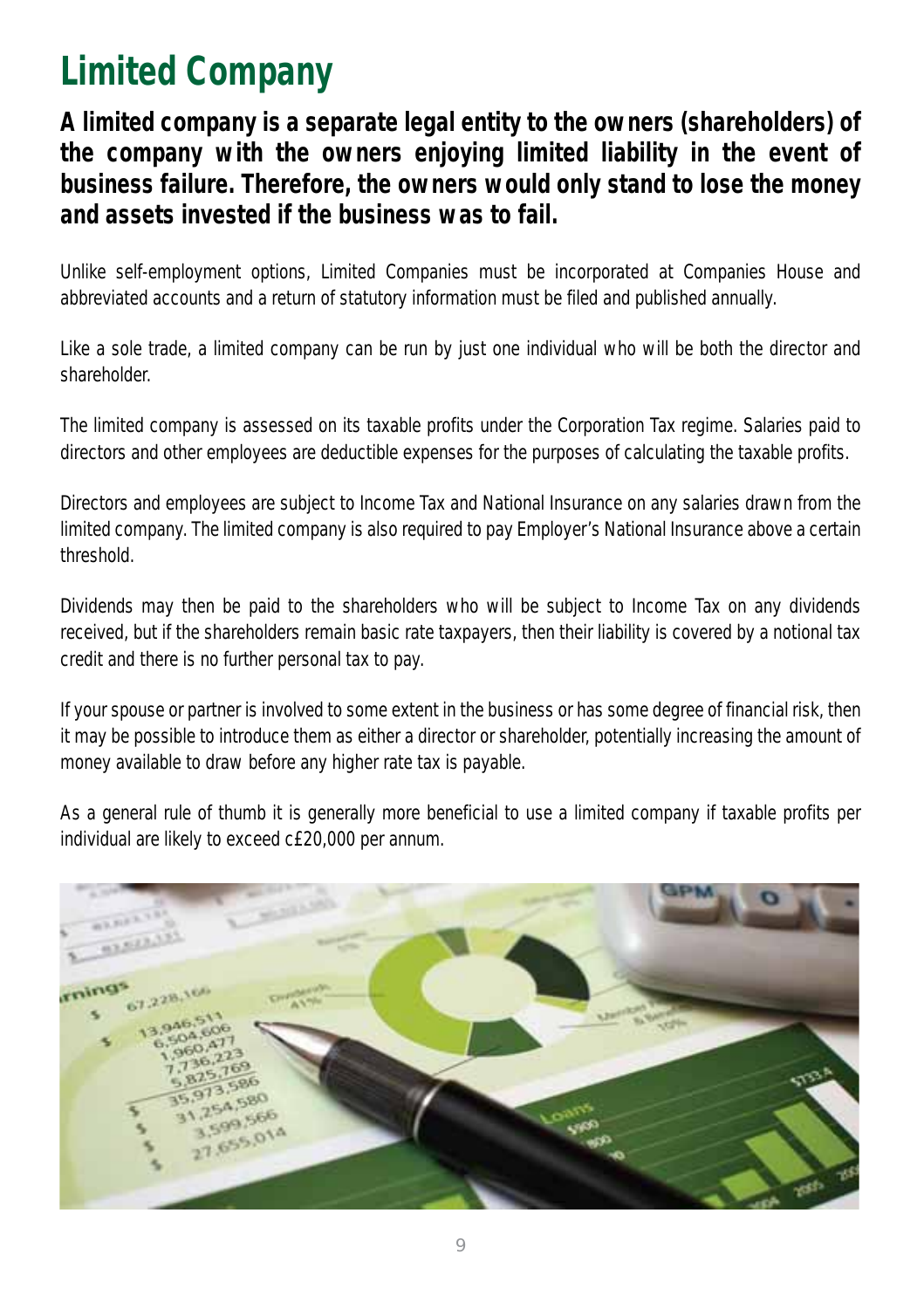# **Hybrid Partnerships**

**A Hybrid Partnership is effectively a combination of the self-employment and limited company options. If the Hybrid Partnership takes the form of an LLP (a Limited Liability Partnership), this ensures that the partners also have limited liability in the event of business failure (subject to personal guarantees).**

A Hybrid Partnership can have as partners a mixture of individuals, Limited companies or other partnerships/LLP's which means it is a very flexible structure for both joint ventures and individual proprietary traders alike.

From a tax point of view, the Hybrid Partnership does not face a bill on its profits but the partners are taxed on their own share of the profits.

If the members are individuals, they are assessed as self-employed under the Income Tax/National Insurance (Class 2 & 4) regime. If the members are limited companies, they are assessed under Corporation Tax rules.

The combination of self-employment and limited company rules can provide an extremely tax-efficient method of drawing money.

Varied tax planning options such as a **tax-efficient way of running motor vehicles** and the ability to **legitimately pass profits to the partner facing the lowest rate of tax** are available.

Optional structures such as **Investment Partnerships** can be bolted on for traders who:

- Hold significant assets outside of the business, or
- Wish to build a tax efficient investment portfolio.

As this structure is entirely bespoke for each trader's circumstances, the setup is often more complex with increased annual administrative costs than a more traditional structure.

**ff** The combination of self-employment and limited " *company rules can provide an extremely tax-efficient method of drawing money.*

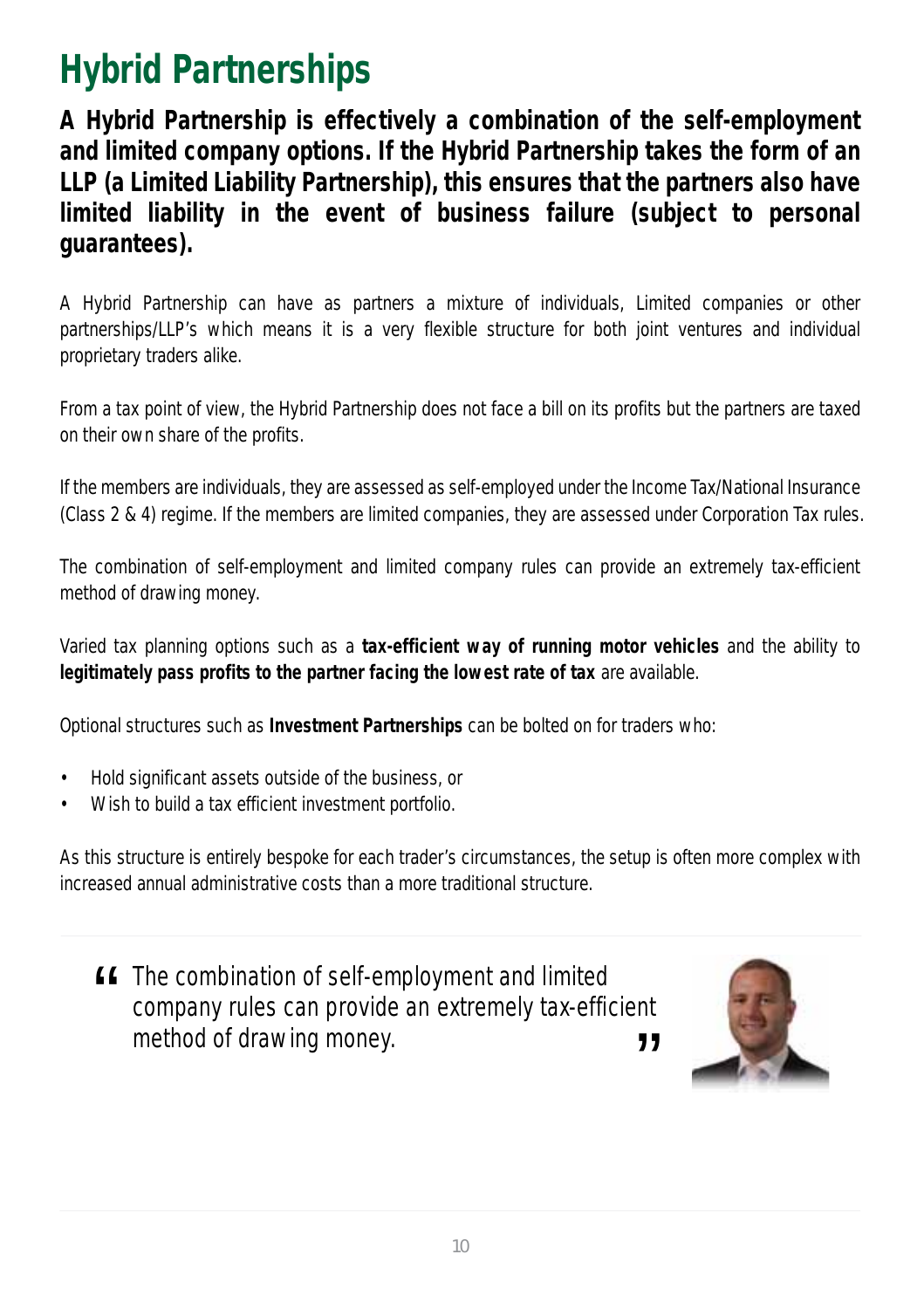### **Case Study - based upon a current client's own circumstances**

### **A trader using a Hybrid LLP alongside an Investment LLP made taxable profits of £170,000 in the year ended 31st March 2012. This was his first year of trading having been previously employed.**

He drew £70,000 for the purposes of living expenses, investing a further £30,000, and left the remainder in his trading account for future trading.

If **self-employed, he would have suffered a**  total liability of £68,853 leaving just £1,147 for future trading activities.

All of this liability, plus his first payment on account towards the 2012/13 tax liability of £34,426, a total of £103,279, would be payable by 31st January 2013. A further £34,426 would be payable in July 2013 towards to the 2012/13 tax liability.



If using a **limited company**, corporation tax of £32,586 would fall due on 1st January 2013.

Alongside this, his personal income tax liability would have been £25,702.

All of this liability, plus his first payment on account towards the 2012/13 tax liability of £12,851, a total of £38,553, would be payable by 31st January 2013. A further £12,851 would be payable in July 2013 towards to the 2012/13 tax liability.

Therefore, **the total tax liability using a limited company would amount to £58,288**.

As our client has been trading through a **Hybrid LLP with an Investment LLP,** the limited company partner has incurred £31,526 of corporation tax payable on 1st January 2013, whilst he will personally suffer income tax of £979 due on 31st January 2013.

Therefore, the **total tax liability payable using a Hybrid structure is just £32,505 (saving £36,348 over self-employment or £25,783 over a limited company).**

### **If you are not currently using a Hybrid structure and would like us to review your affairs, call us on 01474 853 856**

NB. Please note that this case study presumes that the trader did not receive any further taxable income from other sources.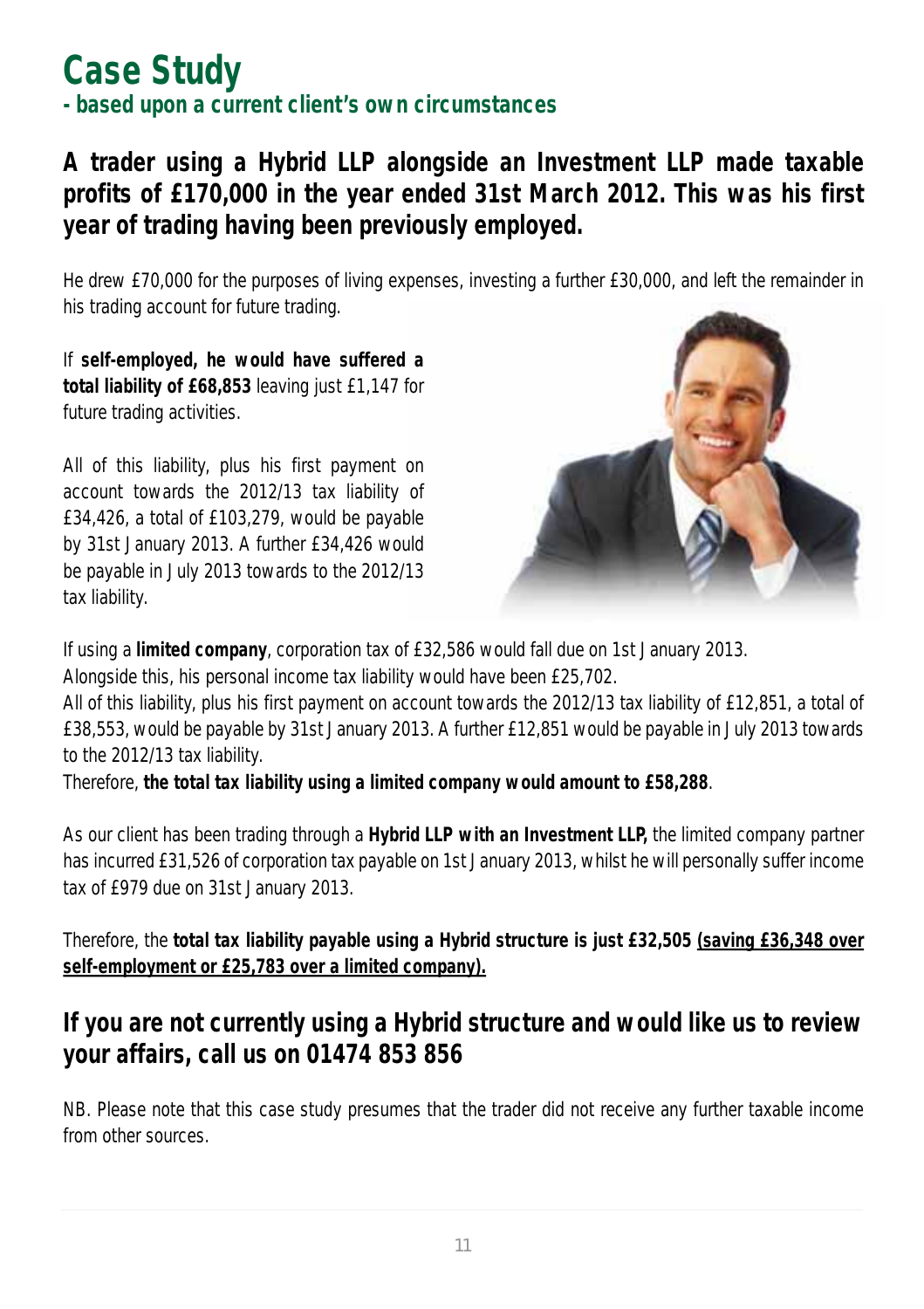# **Other considerations**

#### **Spread-betting**

One question often raised is whether profits would be assessable to tax at all by using a spread-betting platform, although tax should not be the only consideration of using such a platform.

HM Revenue and Customs' viewpoint (taken from their Business Income Manual) is that:

*"To be taxable, the spread betting wins must come not merely from an opportunity to trade, they must come from the carrying on of that trade. Whether or not a particular spread bet is taxable will depend on the terms of the contract and the economic substance of what is done."*

In other words, if a person seeks to maximise their profits (or minimise losses) rather than simply gambling on a specific outcome, the person may be seen to be carrying out a trade and thus should be taxable on this income. Prior experience in trading activities may further indicate the taxable nature of any 'winnings'.



In practice, the argument of spread-betting vs. trading is a very grey area of legislation and it would be especially important to obtain professional advice in this area based on your own personal circumstances.

#### **VAT**

Unless you are providing advisory or fund management services, it is highly likely that your business (in whichever structure) will be wholly exempt from VAT.

This means that your business will be unable to register for VAT and it will not charge VAT nor reclaim any VAT on expenses.

If your business provides advisory or fund management services, it may need to register for VAT if income from these sources exceeds the VAT registration threshold. This may result in 'partial exemption' allowing only partial reclaim of any VAT on expenses but it will have to charge VAT on any advisory/fund management services supplied.

#### **IR35/Intermediaries Legislation**

If you supply services to a third party through an 'intermediary' (e.g. a partnership, LLP or limited company) it is possible that HM Revenue and Customs could assess you for tax purposes as being effectively an employee of the third party.

In most cases, it is highly unlikely that a trader would be attacked under this legislation particularly where they trade largely independently and face significant financial risk.

However, each case is invariably slightly different to the next and it would be important to consider this as part of the overall assessment of your options.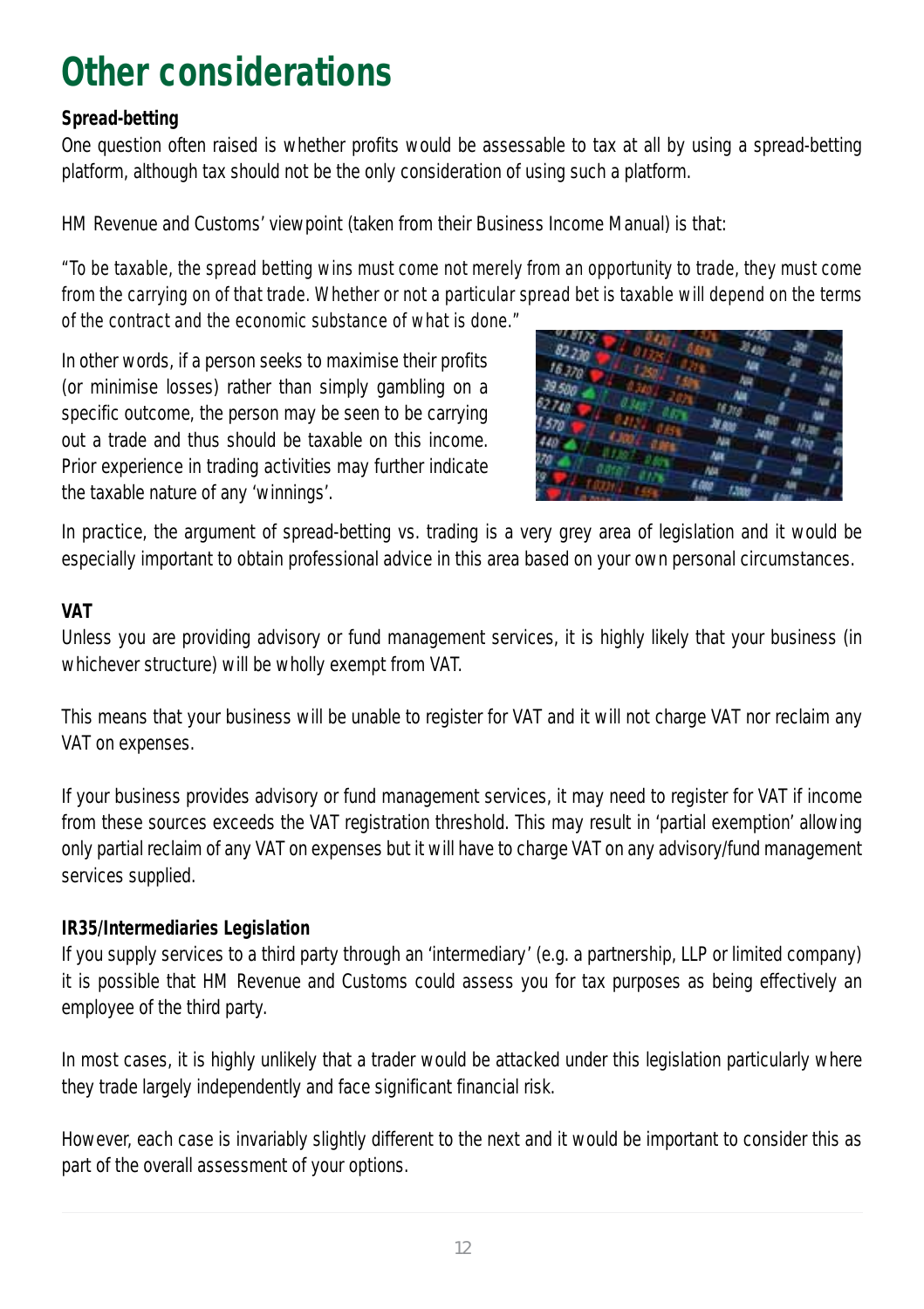# **Who are Accountants for Traders Ltd.?**

We are a specialist accountancy practice set up by A4G LLP to deal solely with the accountancy and tax affairs of proprietary traders and brokers.

**If you have any questions which you would like to discuss, then please contact our experienced team on 01474 853 856 who will be happy to help.** 

### **Wes Mason FCA (Tax Partner)**

**wes@accountantsfortraders.co.uk**

Having joined A4G in 1998, Wes became a partner in 2006, and has since become one of the key advisers to a wide range of clients. Wes has frequently re-iterated his desire to continue to work with proprietary traders and brokers given his family background in investment banking.



You can find out more about Wes by visiting his LinkedIn profile www.linkedin.com/in/wesmasona4g

### **Mark Goodfellow ACA (Partner)**

**mark@accountantsfortraders.co.uk**

As well as being the A4G's sporting influence (Mark previously played semi-professional football), Mark has developed a great understanding of the financial sector as a whole with clients ranging from insurance brokers to financial traders since qualification in 2007.

You can find out more about Mark by visiting his LinkedIn profile www.linkedin.com/in/markgoodfellowa4g

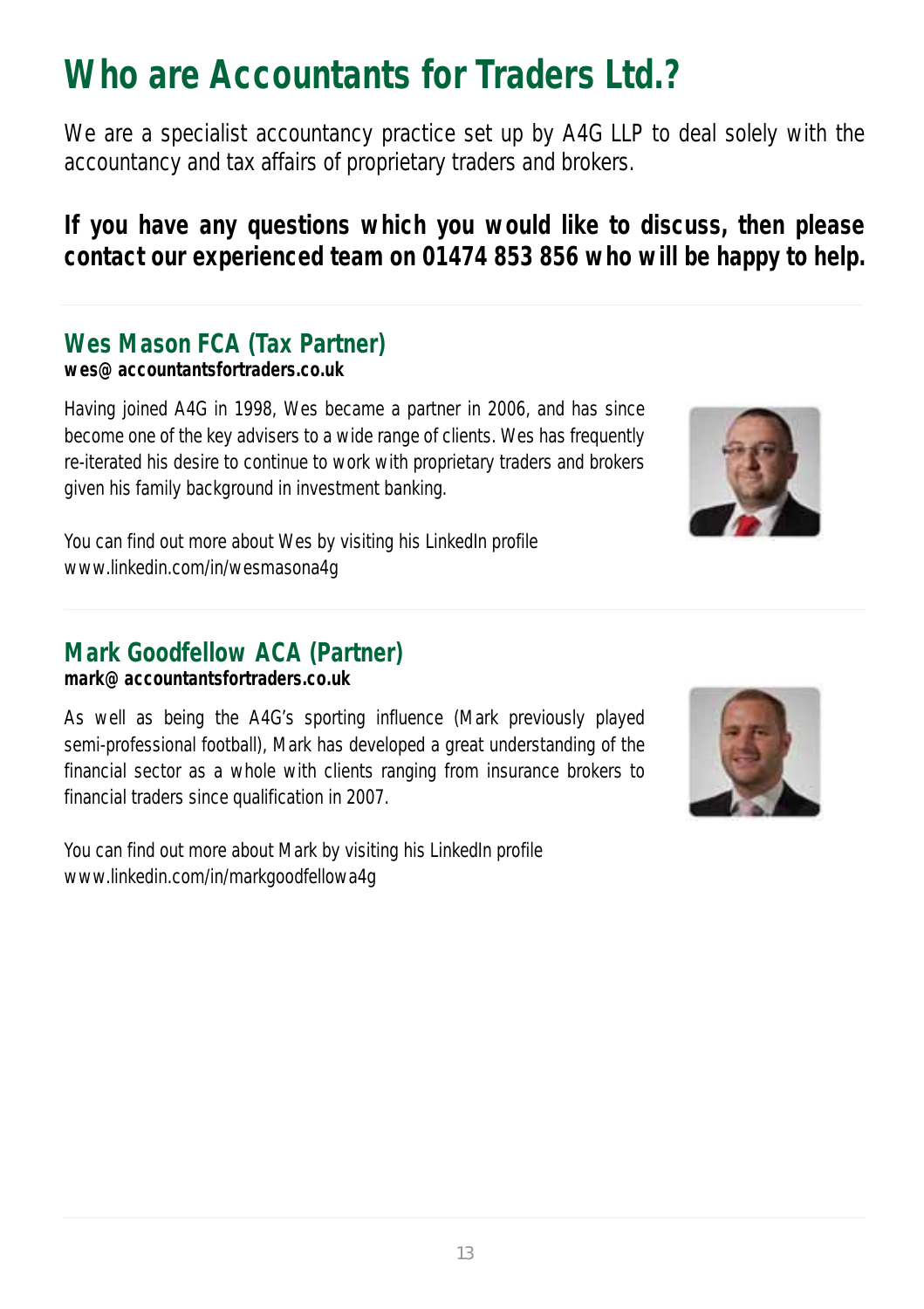### **Emma White ACA (Partner)**

#### **emma@accountantsfortraders.co.uk**

Emma brings her experience in dealing with a wide-ranging client base to our traders. This experience allows Emma to guide her clients very effectively through the potential pitfalls associated with corporate structures, particularly those that look very complex at first sight, whilst also helping her clients reduce their tax bills to the absolute legal minimum.



#### **Caroline Coleman FCCA (Partner) caroline@accountantsfortraders.co.uk**

Since qualification in 2003, Caroline has acted for a varied client base including numerous traders. Given this wealth of experience that Caroline has gained, she is extremely well placed to advise traders on methods to reduce their tax bills whilst reducing the nuisance factor of the statutory requirements associated with the trading structures utilised.

You can find out more about Caroline by visiting her LinkedIn profile www.linkedin.com/in/carolinecolemana4g

#### **Matthew Finch ACCA (Principal Adviser) matthew@accountantsfortraders.co.uk**

Matt was snapped up from one of our competitors in 2008 and also passed his final ACCA exams and qualified in the same year. Matt has an extensive audit background and is therefore very thorough in all that he does. Apart from audit, Matt is also our Sage specialist and has his own varied portfolio of clients as Principal Adviser and Client Manager

You can find out more about Matt by visiting his LinkedIn profile www.linkedin.com/in/mattfincha4g

#### **Alternatively, you can email us at enquiries@accountantsfortraders.co.uk**





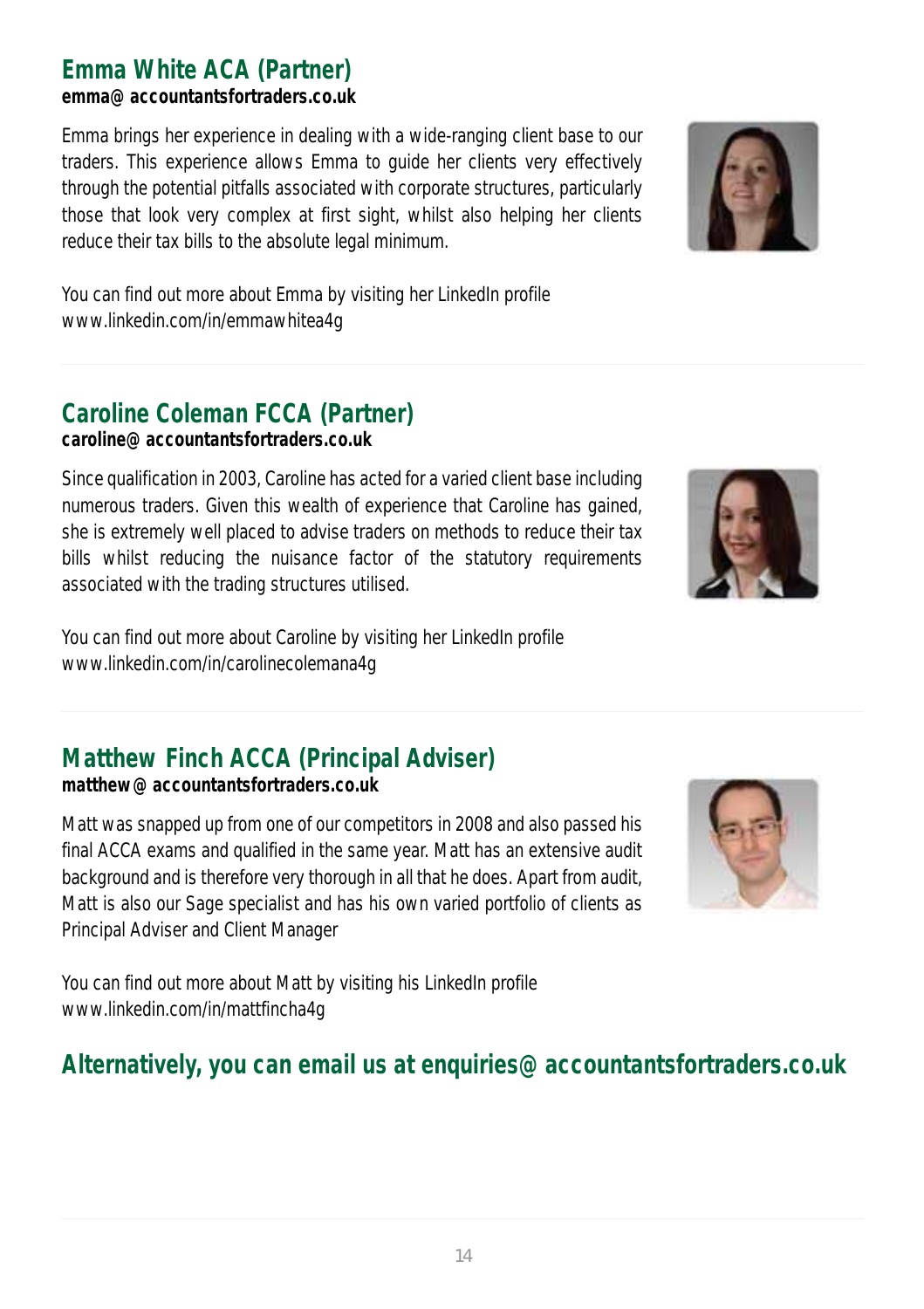# **Appendices**

### **Appendix 1: Advantages/Disadvantages Overview**

|                      | Sole Trader/Partnership                                                                                                                                                                                                                                                                                                                                                                                                                                                 | <b>Limited Company</b>                                                                                                                                                                                                                                                                                                                                                                                                                                                                                                                                                                                                                                                                                          | <b>Hybrid Partnership</b>                                                                                                                                                                                                                                                                                                                                                                                                                                                                                                                                                                                                                                                                     |
|----------------------|-------------------------------------------------------------------------------------------------------------------------------------------------------------------------------------------------------------------------------------------------------------------------------------------------------------------------------------------------------------------------------------------------------------------------------------------------------------------------|-----------------------------------------------------------------------------------------------------------------------------------------------------------------------------------------------------------------------------------------------------------------------------------------------------------------------------------------------------------------------------------------------------------------------------------------------------------------------------------------------------------------------------------------------------------------------------------------------------------------------------------------------------------------------------------------------------------------|-----------------------------------------------------------------------------------------------------------------------------------------------------------------------------------------------------------------------------------------------------------------------------------------------------------------------------------------------------------------------------------------------------------------------------------------------------------------------------------------------------------------------------------------------------------------------------------------------------------------------------------------------------------------------------------------------|
| Advantages           | • Simplest way to trade<br>• Low start up costs<br>• Lower annual compliance fees<br>• Ability to run personal vehicles<br>in business without tax charge<br>on benefits in kind                                                                                                                                                                                                                                                                                        | • Limited Liability (to extent of<br>personal guarantees and initial<br>investment into the company)<br>• Corporation tax suffered on profits<br>usually less than Income Tax and<br>National Insurance<br>· Individual not taxed personally on<br>undrawn profits<br>• State pension provisions include<br>Basic and State Second Pension<br>(S2P)                                                                                                                                                                                                                                                                                                                                                             | • Limited Liability (only if LLP - to<br>extent of personal guarantees and<br>initial investment into the LLP)<br>• Flexibility available on distribution<br>of profits/capital between partners<br>(and thus opportunity for lower tax<br>liabilities on profits/incorporation<br>of sleeping partners)<br>• Additional tax planning<br>opportunities including Investment<br>Partnerships<br>• Ability to run personal vehicles in<br>business without tax charge on<br>benefits in kind<br>• Ability to build investment portfolio<br>without initial or future tax<br>disadvantage to holding personally<br>• State pension provisions include<br>Basic and State Second Pension<br>(S2P) |
| <b>Disadvantages</b> | • Trader individually liable for any<br>losses/liabilities<br>• Own personal assets may be<br>at risk<br>• Individual taxed on profits<br>through Income Tax and Class 2<br>& 4 National Insurance rates -<br>usually higher than Corporation<br>Tax rates<br>• Individual personally taxed on<br>all profits whether drawn or not<br>• State pension provisions limited<br>to basic state pension only<br>• Usually only suitable if relatively<br>low trading profits | • Rigid structure can make changes<br>to structure difficult and expensive<br>• Increased start-up and annual<br>compliance costs<br>• Running personal vehicles through<br>company can result in additional<br>tax charges (Benefits in Kind)<br>• Investors as 'sleeping partners'<br>may prove more expensive in long<br>term if shareholders<br>• Separate bank accounts required<br>for limited company<br>• Tax savings limited if all profits<br>drawn from business<br>• Investments held in limited<br>company susceptible to loss in<br>event of limited company<br>becoming insolvent<br>• Investments made within<br>company will usually result in<br>higher tax charge than if made<br>personally | • Increased start-up and annual<br>compliance costs<br>· Increased administration of<br>structure<br>• Separate bank accounts required<br>for each partnership/LLP and<br>limited company<br>• Tax savings limited if all profits<br>drawn from structure                                                                                                                                                                                                                                                                                                                                                                                                                                     |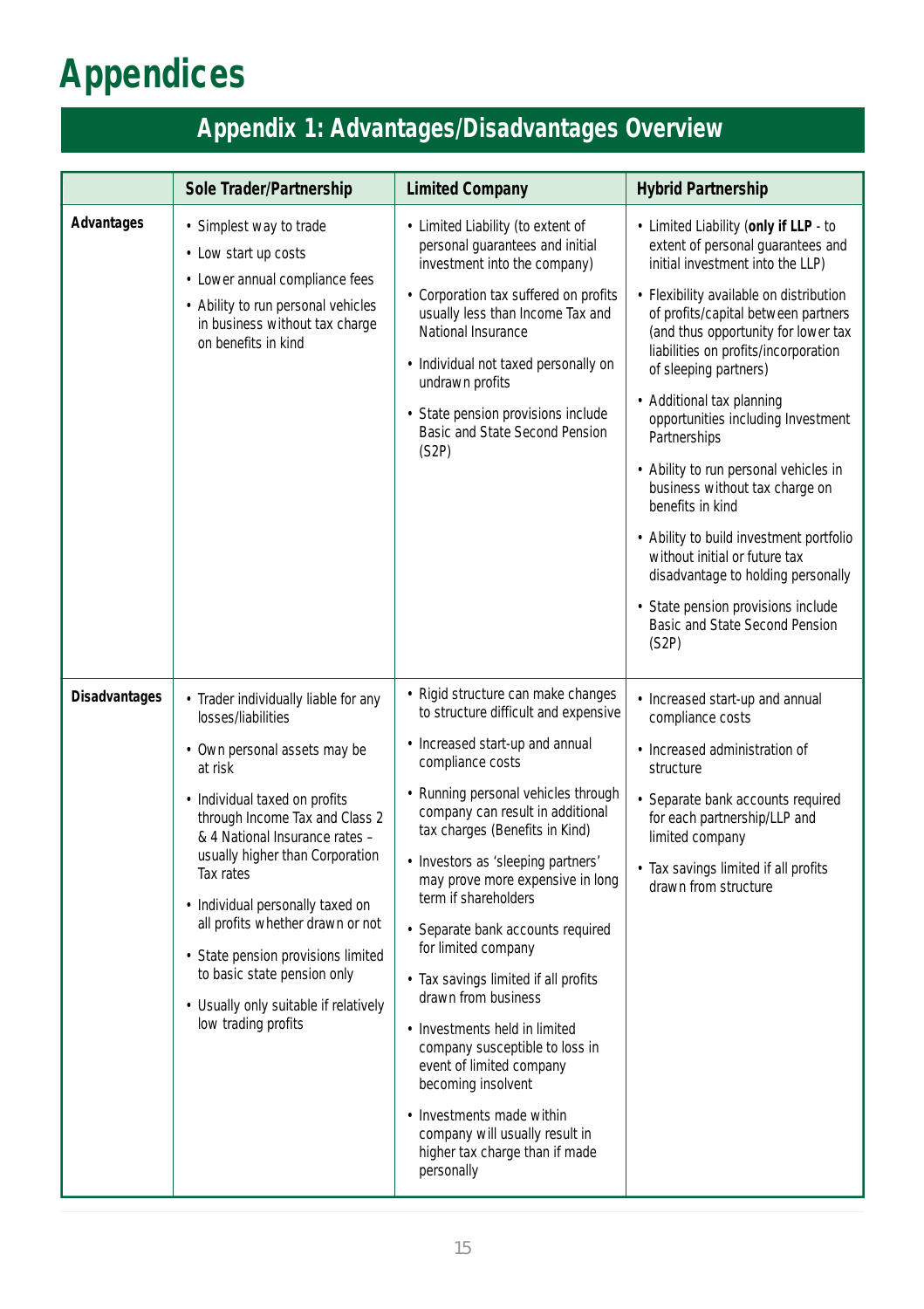### **Appendix 2: 2012/13 Tax Rates and Thresholds**

| Income tax                 |                    |  |
|----------------------------|--------------------|--|
| Starting rate 10%          | £2,710             |  |
| Basic rate 20%             | £34,370            |  |
| Higher rate 40%            | £34,371 - £150,000 |  |
| <b>Additional rate 50%</b> | £150.000 +         |  |
| Savings income rate        | 20%                |  |

| <b>Corporation Tax</b> |              |  |
|------------------------|--------------|--|
| Year commencing        | 1 April 2012 |  |
| <b>Profits</b>         |              |  |
| £0 - £300,000          | 20%          |  |
| £300,000 - £1,500,000  | 25%          |  |
| $£1,500,001+$          | 24%          |  |

| <b>Value Added Tax</b>                                                         |                    |  |  |
|--------------------------------------------------------------------------------|--------------------|--|--|
| <b>Standard Rate</b>                                                           | 20%                |  |  |
| <b>Turnover registration limit</b>                                             | £77,000            |  |  |
| Turnover deregistration limit                                                  | £75,000            |  |  |
| Cash/annual accounting<br>registration limit                                   | £1.35m excl. VAT   |  |  |
| Cash/annual accounting                                                         | £1.6m excl. VAT    |  |  |
| Flat rate scheme income                                                        | £150,000 excl. VAT |  |  |
| Flat rate scheme income<br>deregistration limit                                | £230,000 incl. VAT |  |  |
| VAT Scale Charge: Now based upon the CO2<br>Emissions of the vehicle concerned |                    |  |  |

| <b>NI Contributions</b>                                   |                   |                 |  |
|-----------------------------------------------------------|-------------------|-----------------|--|
| Class <sub>1</sub>                                        | <b>Employer</b>   | <b>Employee</b> |  |
| Weekly earnings                                           | % of all earnings |                 |  |
| £0 - £144                                                 | <b>NIL</b>        | <b>NIL</b>      |  |
| £144 - £146                                               | 13.80%            | <b>NIL</b>      |  |
| £146 - £817                                               | 13.80%            | 12%             |  |
| Over £817                                                 | 13.80%            | 2%              |  |
| The above rates apply to those not contracted out of S2P. |                   |                 |  |
| Class 1A                                                  | Employer          | 13.80%          |  |
| Class $2^*$                                               | S/Employed        | £2.65 pw        |  |
| Class 3                                                   | Voluntary         | £13.25 pw       |  |
| Class 4                                                   | S/Employed        |                 |  |
|                                                           | $£0 - £7,605$     | 0%              |  |
|                                                           | £7,605 - £42,475  | 9%              |  |
|                                                           | Over £42,475      | 2%              |  |